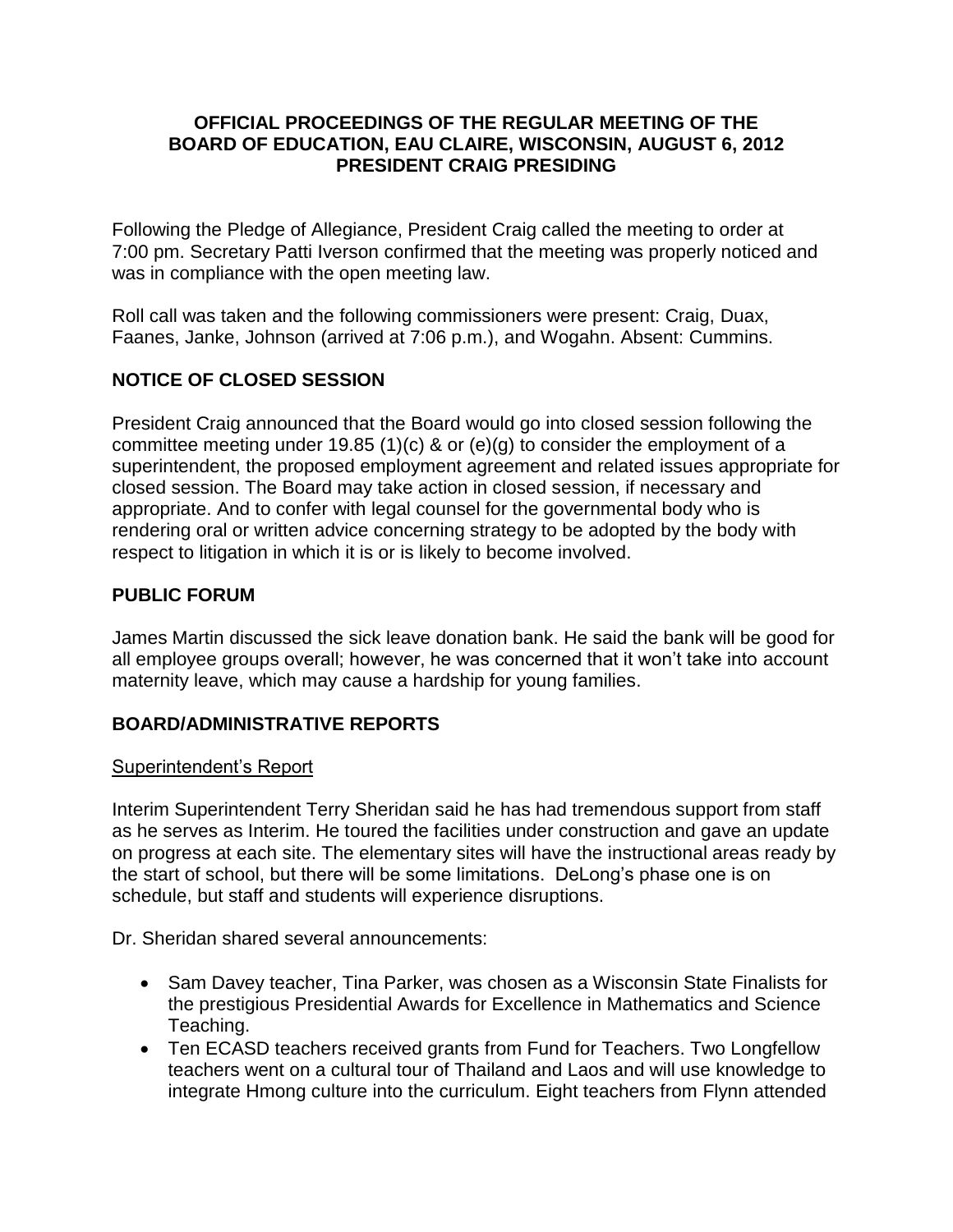an institute in Chicago to learn skills to assist English language learners and close achievement gaps.

- Last year 28 ECASD teachers pursued National Board Certification; 17 pursued the Take One Opportunity of National Board Certification. This represents the highest number of teachers from any district in Wisconsin to attempt certification since the program started in the 90s.
- There have been staff development efforts going on all summer. There will be an all administrator workshop on August 14 & 15, and new teacher orientation will take place August 20-22.

## Communication to Superintendent/Board President

President Craig shared an announcement from WASB encouraging local school boards to consider creating, amending or making a recommendation to eliminate current policies at the delegate assembly in January. If the Board wants the association to take a particular stance on an issue, it asked that a resolution be sent to WASB.

WASB will hold the annual fall meeting for Region 4 on September 26 and the theme will be "creating the context for change." Board members were encouraged to attend.

Other Reports

*Policy and Governance Committee* No report given.

*Budget Development Committee* No report given.

## **CONSENT RESOLUTION AGENDA**

Board members asked to pull Resolution 6 from the consent agenda.

Com. Wogahn moved, seconded by Com. Duax, to approve the consent resolution agenda consisting of the following items:

- The minutes of closed session of July 11, 2012, as mailed.
- The minutes of Board meeting of July 16, 2012 as mailed.
- The minutes of closed session of July 16, 2012, as mailed.
- The matters of employment of August 6, 2012, as presented.
- ◆ 2012-2013 school lunch prices as presented.

Consent resolution agenda items approved by unanimous roll call vote.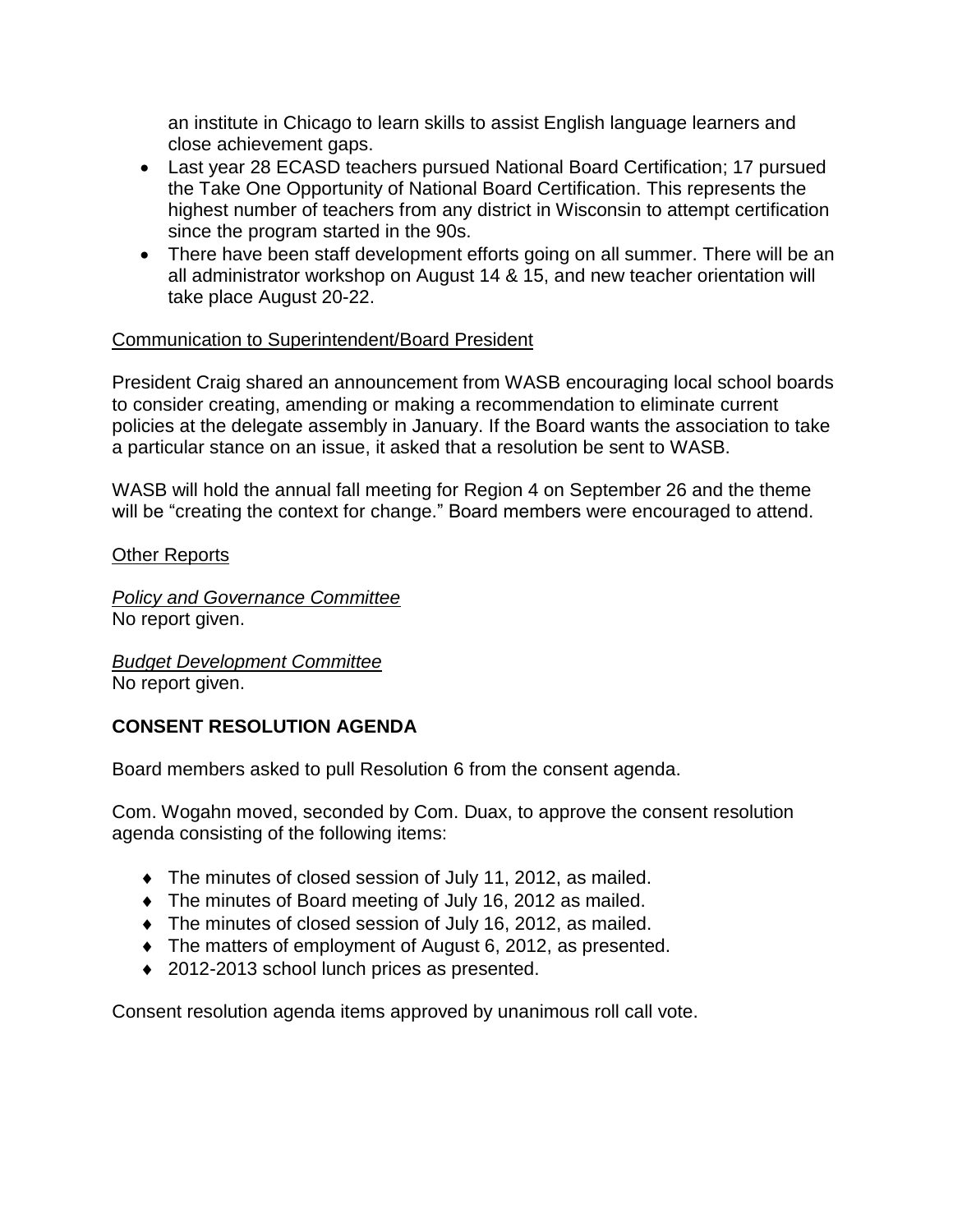# **INDIVIDUALLY CONSIDERED RESOLUTIONS**

#### Resolution #6 – Creation of District-Wide Sick Leave Donation Bank

Ms. Marks said the proposal includes maintaining the current extended sick leave language for the 2012-13 school year and eliminating it with the implementation of the donation bank language on July 1, 2013. Childrearing leave will remain an option for staff during the 2012-13 school year, and it will be reviewed in conjunction with other leaves that will be kept or modified in the future. The Board asked that administration give a report on usage at the end of the 2013-14 school year and the perspective of staff on the donation bank.

Com. Wogahn moved, seconded by Com. Duax, to approve the creation of a districtwide sick leave donation bank. Carried by unanimous roll call vote

Regular meeting adjourned.

Submitted by Patti Iverson, Board Secretary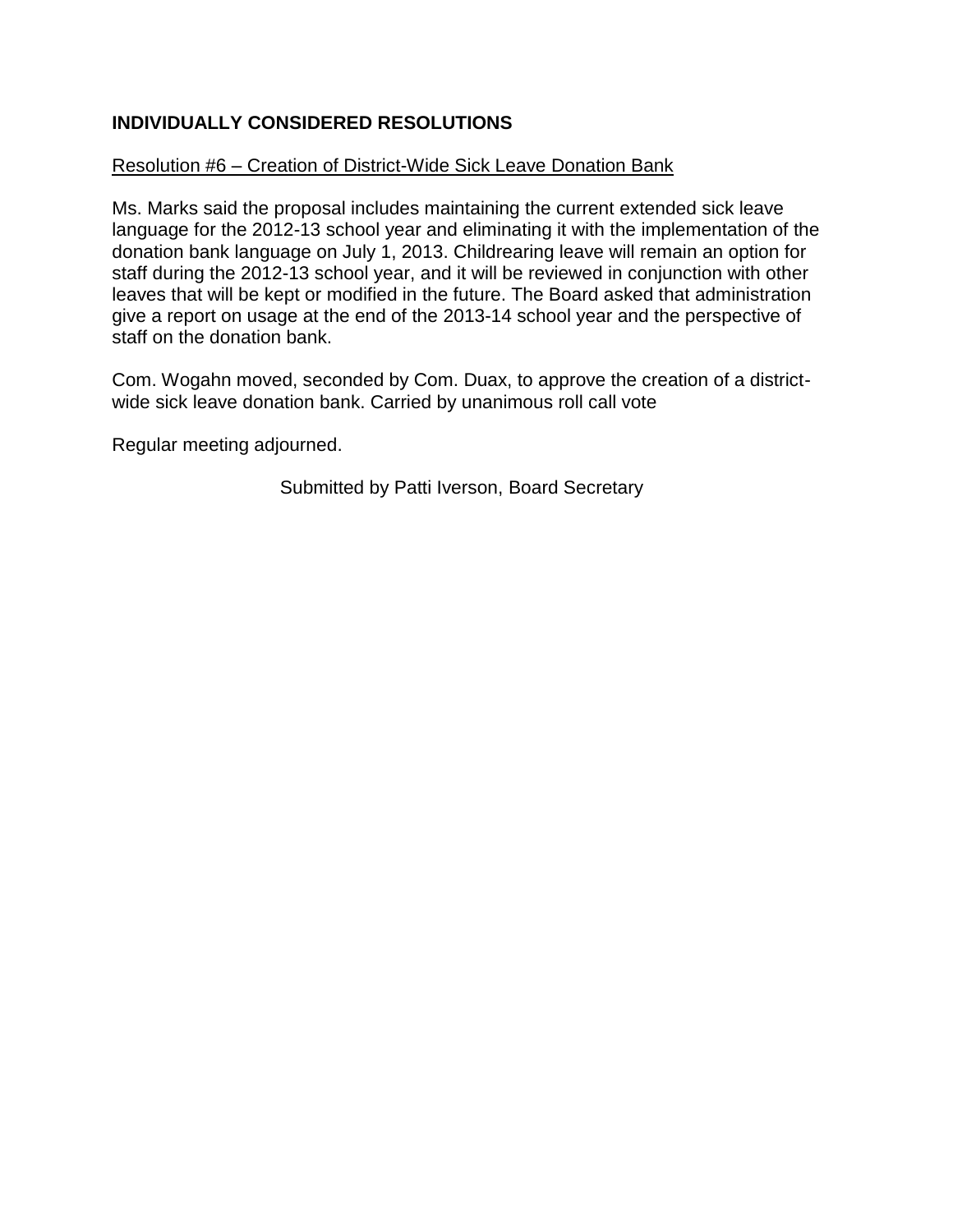#### **COMMITTEE MEETING BOARD OF EDUCATION – EAU CLAIRE, WISCONSIN AUGUST 6, 2012**

1. Call to Order – Committee Meeting

Board Members present: Craig, Duax, Faanes, Janke, Johnson, and Wogahn. Absent: Cummins.

#### 2. Committee Reports/Items for Discussion

A. Employee Handbook Related Issues

Craig Hubbell from the Wisconsin Association of School Boards shared information related to the employee handbook. He said that just cause refers to the standard that the district needs to reach to take certain adverse employment action for discipline, discharge and/or nonrenewal. He discussed the most well-known standard used—Daugherty's Seven Steps of Just Cause—as well as other provisions ranging from modified just cause, good and sufficient reason, arbitrary and capricious, to at will employment. He said there can be different standards for discipline, nonrenewal and discharge as well as different standards for different employee groups.

President Craig said the Board previously took formal action to adopt the just cause standard and eliminate arbitrary and capricious with the caveat to better understand what that standard would mean. She said the Board could keep just cause, modify the just cause standard, go back to arbitrary or capricious or have a combination of others.

The Board discussed this issue and the majority asked that there be further conversations related to a modification of just cause for discipline, termination and nonrenewal for all employee groups.

Mr. Hubbell was asked to address a few other issues. He said the words "District' versus "Board" in handbook language can usually be interchangeable with only a few exceptions. With regards to the scope of the grievance procedure, he felt it was good to define what can be grieved. Mr. Hubbell said there could be one grievance procedure for statutory issues and another for various provisions of the handbook.

Ms. Kay Marks, Executive Director of Human Resources, said the last time this item was discussed it was with the understanding that workplace safety, discipline and termination are succinctly defined in the grievance procedure and a procedure for handling working conditions issues would be discussed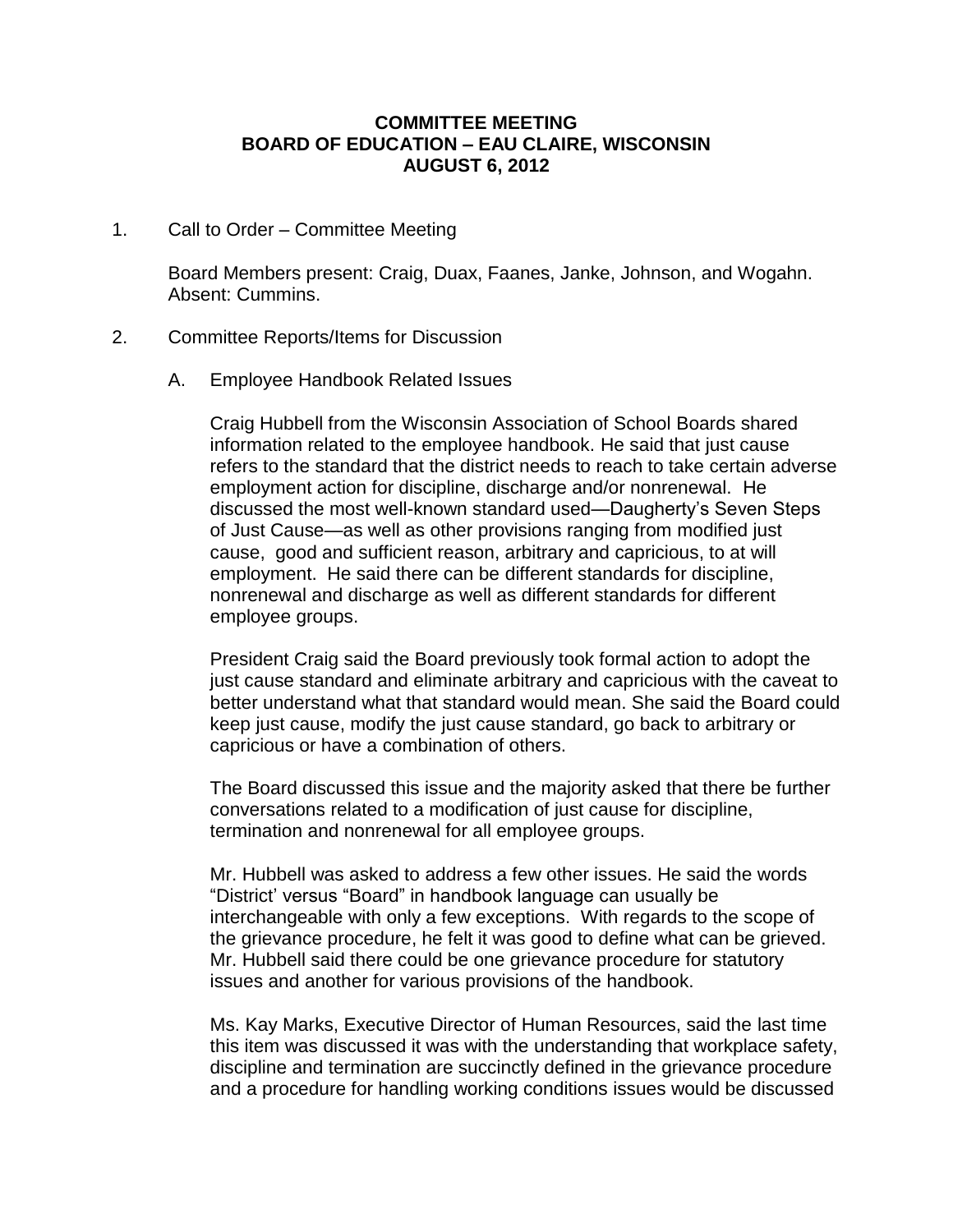with the various employee groups, perhaps outside of the grievance procedure. She will be meeting with employee groups to come up with a procedure that works best for everyone and keep the Board informed of those discussions.

B. Secondary Schools' Equity Issues Related to Post-Secondary Success

Dr. Terry Sheridan said that equity is an issue administration is committed to--between and within schools as well as preK-12. Dr. Sheridan said that administration has talked about equity and they collectively believe that if the district is successful implementing the post-secondary success plan and the requirements of the No Child Left Behind waiver, equity will be addressed at all levels.

Mr. Tim Leibham shared what is being done at the elementary level by implementing the new master schedule with data based interventions, regular screening and diagnostic assessments, and ELA and math common core curriculum.

Mike Erickson, South Middle School principal, talked about the staffing process and how adjustments have been made by collaborating with staff at all three middle schools to discuss equity between and within schools. It was also noted that data from EXPLORE tests can help push students into more rigorous coursework. The Board asked that data from all three middle schools be shared with them to see that there are the same expectations, equity and accessibility.

North principal Dave Valk discussed the common course offerings at both high schools and how they do staffing as a joint effort now rather than by individual buildings. The staffing sheets from both high schools were reviewed side by side and it reaffirmed that when comparing departments, what is offered and run are very similar. It was pointed out that there have been program reviews completed in the last few years and the goal is to have the same common course catalogue for both high schools.

Administration has come up with some creative ways to combine students at both high schools to offer early start time classes so students could get back to their home high school by second period. Distance learning opportunities are also being explored.

Ms. Ann Franke said that student data has been collected and administration is working to get that into a format that is useful and will show a more comprehensive picture of student success and areas where more interventions are needed.